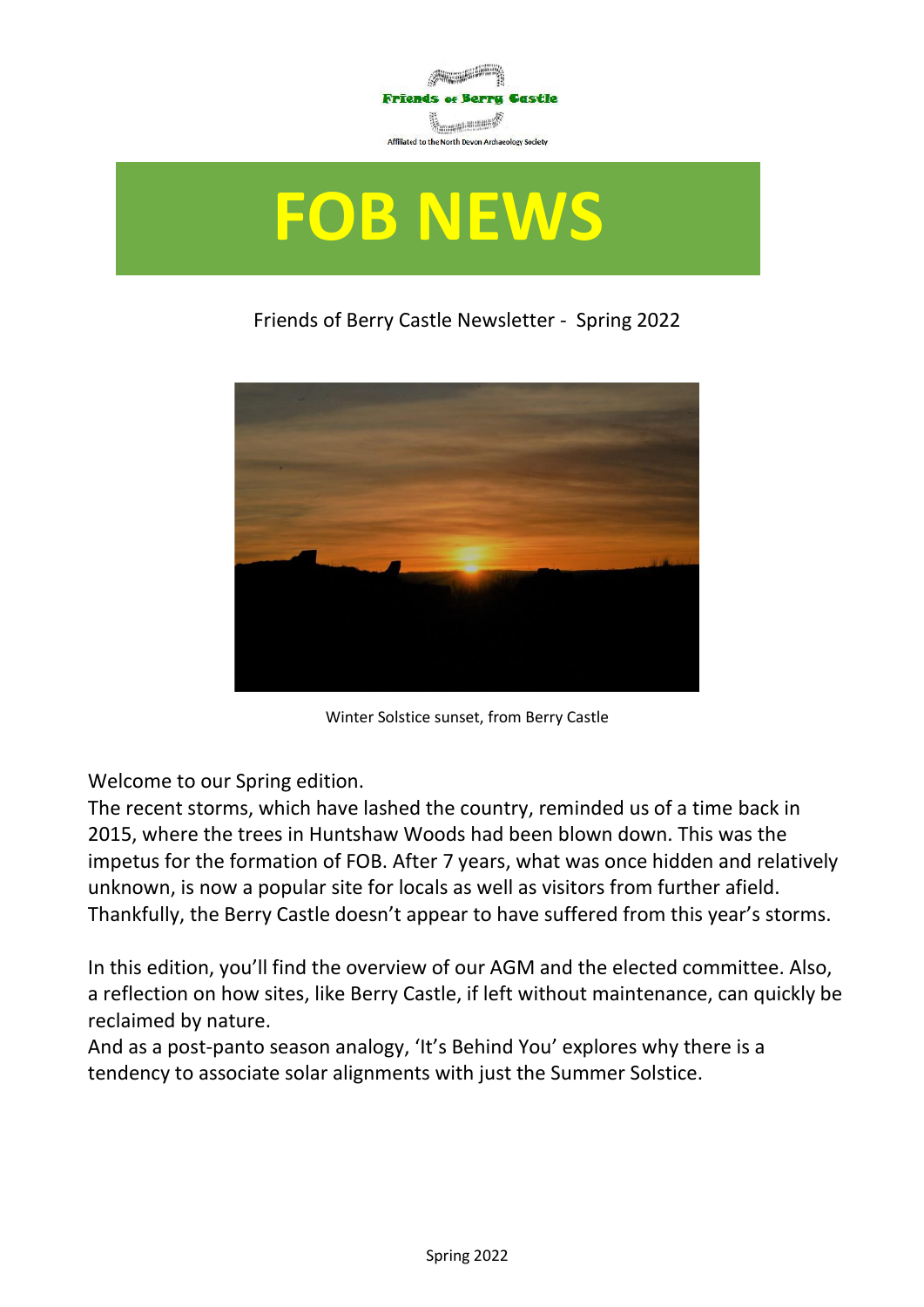## **AGM**

With the usual crowd gathered, we voted in the committee for the upcoming year.

Secretary – Simon Carroll Treasurer – Adrian White Karen Smith John Eaton Ann White Phil White

As we are a small group, it was decided to have a 'collective' Chair, where we all contribute to the role. Many aspects of FOB were discussed, such as the future of the site maintenance, which is becoming a major worry. Further details can be found later in this Newsletter.

Other aspects, such as a possible LIDAR scan of the area to the East of Berry Castle were discussed. As well as future visits and talks.

Michael will be delivering a presentation about the Prehistoric History of the Huntshaw area (proceeds going to the Huntshaw Church Bell fundraising) and will hopefully be offering more talks, this year, along with myself.

Due to the interest in our Woodford Bridge Fort visit, we'll be planning another excursion there, as well as Durpley Castle. Other sites are being looked into and once we have secured permission from the landowners, they'll be advertised.

## **The Future of the Berry Castle Site**

One aspect which was discussed in depth, was the future maintenance of the site. This has been a worry for some time, as no new regular volunteers have come forward. Our 4 volunteers work tirelessly to keep the paths clear and stop the brambles, bracken and saplings from rooting too deeply. However, with all those on the maintenance team being retired (although still very spritely!!), we are in desperate need of new helpers to continue this work in the years to come.



Lockdown clearly demonstrated how the lack of maintenance impacted on the site. Having seen pictures of another Iron Age site, on the edge of Exmoor, which had been cleared of vegetation, then left (see pictures), we have considerable concerns for Berry Castle.

Within 6 months, brambles and bracken will begin to cover the ground and paths through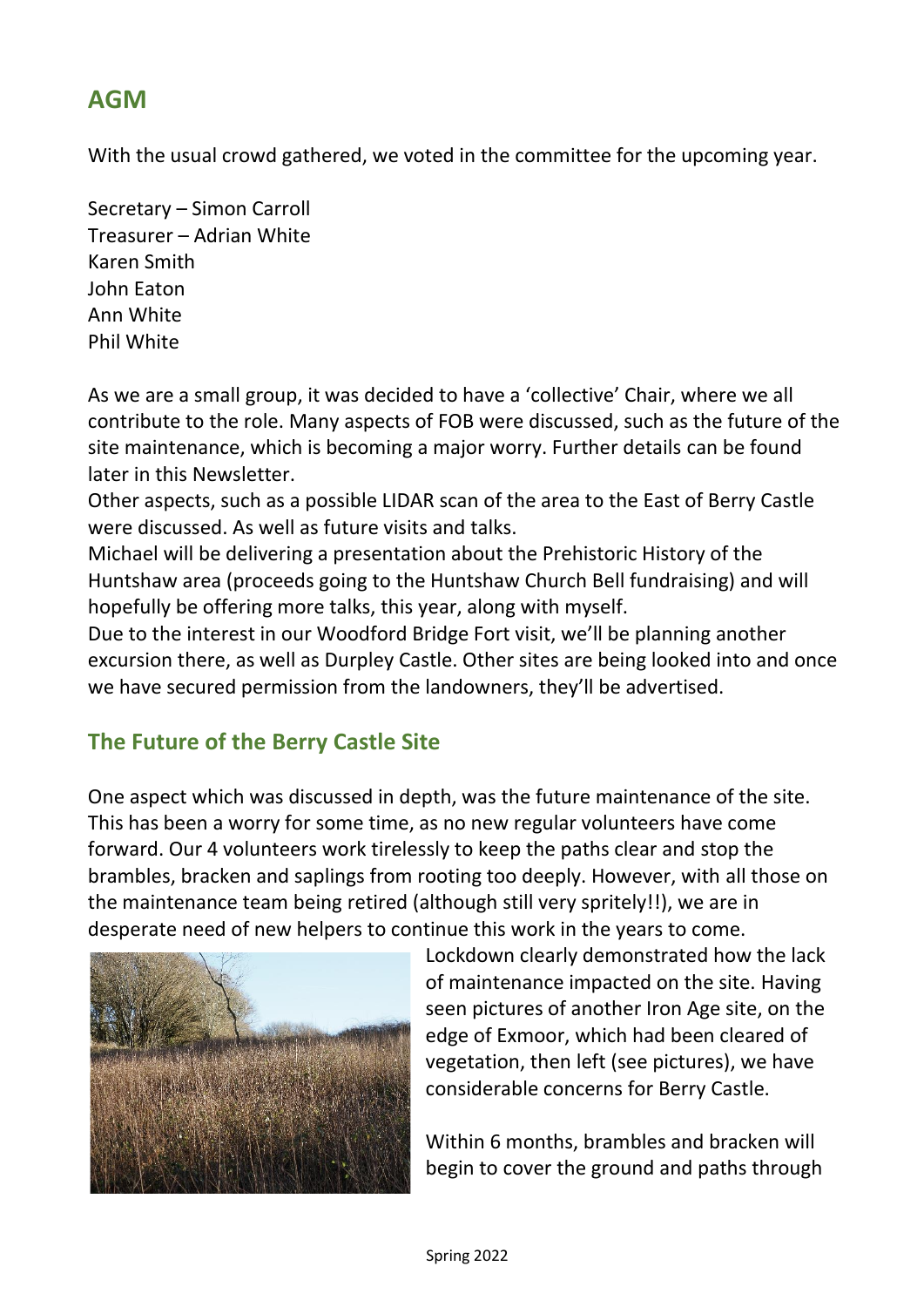the site will become overgrown, without strimming.

Within 1 year, saplings will be becoming deeply rooted, destroying the underlying archaeology, along with the brambles and bracken. Tree branches and brambles will begin to cover the access paths to the site, making it more difficult to visit.

Within 2 years, nature will have reclaimed the site and there will be no easy access around it. As you can appreciate, the amount of time and effort which has gone into maintaining the site for everybody, it would be heartbreaking to see it fall into ruin. We know how many people visit, which is why we keep doing what we do.



Weekly maintenance will continue, but we will be running weekend sessions, once a month,

for a couple of hours, with specific jobs in mind. Hopefully, this will attract more volunteers. Even if you are unable to volunteer, you may know somebody who can.

### **It's Behind You! – A rethinking of the Solstice**

As most of you are probably aware, The British Museum has an exhibition, based around Stonehenge and prehistoric Europe. This is a rare opportunity to see a great number of artefacts, brought together from all over Europe, in order to give us a deeper understanding of the prehistoric age.

We are familiar with the gatherings at Stonehenge, at the time of the Summer Solstice. Thousands of people squashed inside the monument, in the vague hope of seeing the first rays of sunshine, which more often than not are dowsed out by the morning mist and rain! However, it's the words of an English Heritage member of staff, during a visit there, which still sticks in my head.

On the way to Sussex, I visited the site, not long after the new centre had opened. I got talking to a member of staff, who was roofing one of the prehistoric huts. He mentioned that they'd had groups arriving for sunrise that morning, as it was the Winter Solstice. I joked that they were either very early, or very late, as surely it should be the sunset. From the top of his ladder, he became very animated and jumped down.

"Yes!" he shouted. "That's exactly right. I even tell those who come for the Summer Solstice, that they are facing the wrong way. It's behind you!"

The next day, during the return journey, I stopped off to see the sunset, from the Avenue and wasn't disappointed.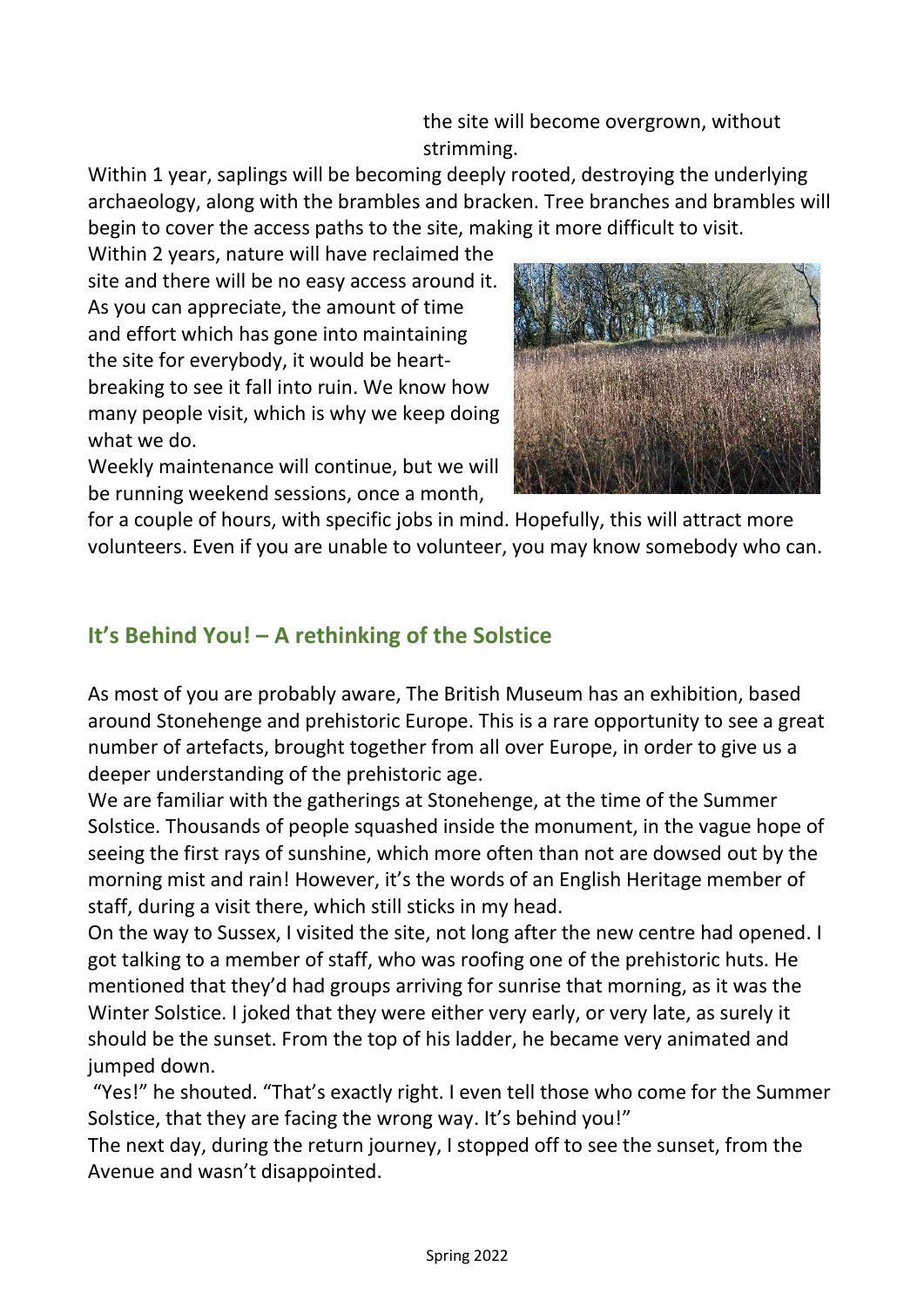

This made me question why, in the general media, is the Summer Solstice given more coverage than the Winter Solstice? Many more sites appear to align to the Winter, rather than the Summer. Newgrange in Ireland, Bryn Celli Ddu on Anglesey and Maes Howe in Orkney, to name a couple. That's not to say that the Summer Solstice

wouldn't have been observed. The position of the Heel Stone would mean that the rising Sun would be viewed above it, therefore out of the low-lying mists of Salisbury Plain.

Last year's TV programme about the original bluestone circle at Waun Mawn in Wales, put forward the idea of the entrance being aligned to the Summer Solstice.



 *Looking towards Summer Solstice sunrise, from within the circle.*

However, if you turn 180 degrees around, it seems more obvious which way the circle was to be viewed from. The setting Sun nestles into the side of the hills.



*View of the Winter Solstice sunset, from the approach to the circle.*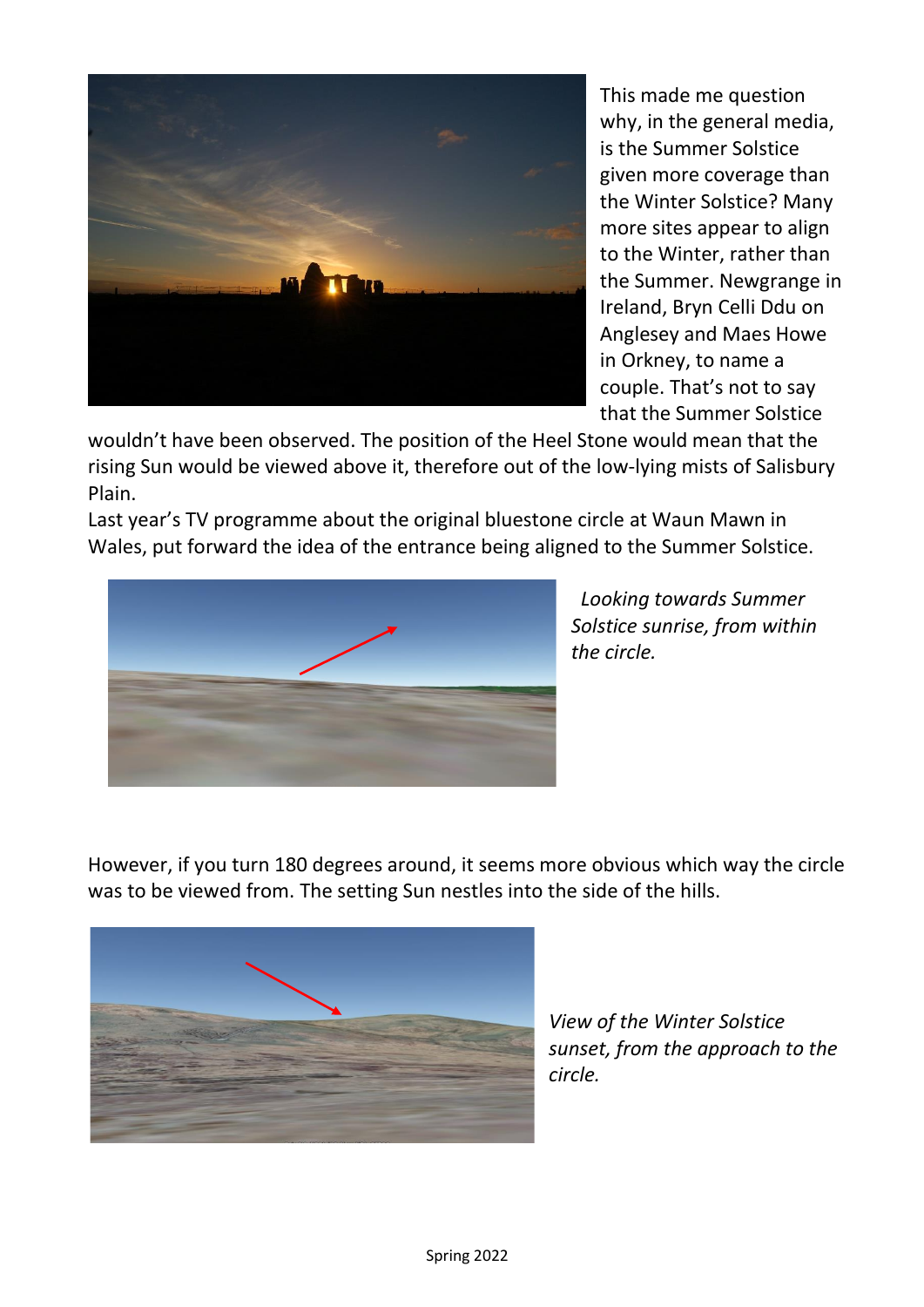If we reflect back on Stonehenge, the most dramatic visual experience, is from the Avenue, as the Sun descends behind the tallest trilithons. If this were a church, synagogue or mosque, would the average worshipper have free run over their place of worship, or would they be allocated a certain place to sit or stand? The person leading the congregation would have their own area, whilst the worshippers would have theirs. So, bearing this in mind, wouldn't the best seats in the house, at Stonehenge, be on the Avenue, rather than inside the stones? That's not to say that worshippers were not allowed within the circle, but the visual impact would be from the outside looking in.

Lets take another example – Avebury. Originally, between the banks and ditches surrounding the stones, sat a flat 'walkway'. Enough room for people to stand. Some theories suggest that this was for onlookers to observe the ceremonies within the banks. Does this hint that only 'special' people were allowed inside the sacred area and the general riff-raff were kept beyond the ditches, but still inside the banks, where sound would have reflected off? The same has been found at Stanton Drew and Thornborough Henges. This maybe a complete coincidence, but would religious segregation be that different to today?

Looking back to Stonehenge, the Master of Ceremonies would surely want the folowers to be 'contained' in a paticular place, in order to experience the solar and lunar visual extravaganza.

We know from excavations at Durrington Walls, that feasting took place there, during the Midwinter. Gatherings of possibley hundreds of people, assembling from all over the country and even Europe. The site entrance points to the SE (Solstice sunrise) and gives access to the River Avon. It's thought that the 'pilgrims' would have followed the course of the river, bringing them to the start of the Avenue, leading to Stonehenge.

Lets take a moment to think about how the day may have progressed. There were 3 times of day in which our ancestors would have calculated accurately - sunrise, sunset and midday. Maybe a horn or a drum was beaten to mark midday, when the beginning of the ceremony would take place. It's believed that the people would have followed the River Avon, meeting the Avenue, which then guide them to Stonehenge. This work out at roughly 6 miles in length. If we imagine that the average walking speed would be 2mph, it would take them 3 hours to travel that distance. This would mean that everyone would arrive at the circle between 3 - 4pm, when the sun sets over the stones.

In my teaching years, I took my class of 10-11 year olds to Stonehenge, as part of their Prehistory topic. This gave them the opportunity to experience the landscape. Looking at a plan or a map, doesn't give you the real sense of how the avenue moves you around. You need to experience it, to appreciate how you are guided along the Avenue. Stonehenge disappears from view, as the Avenue sinks, only to turn towards the stones and bring them back into view – but with great visual effect. Walking up the final leg, the stones seem to grow out of the ground. Something that my class were amazed at. Considering they are the generation who live on electronic devices,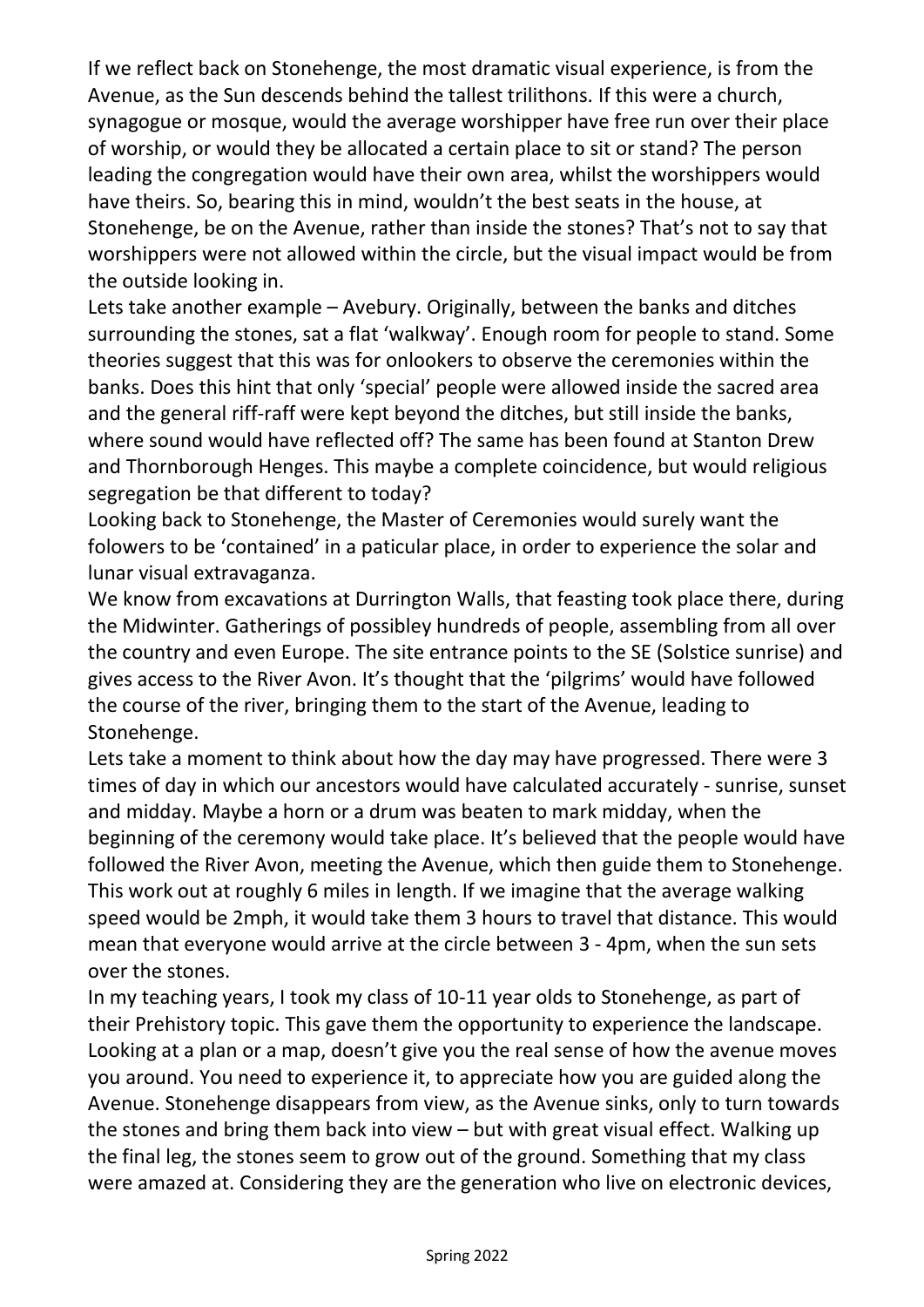I've never seen them so excited about walking up a field! Many ran back down to try again, whilst other filmed it on their phones. If this is the reaction from a group of modern-day children, imagine what it must have been like for those approaching their spiritual centre, thousands of years ago.

Thinking back to our ancestors, the theatrics were building. They see the stones grow from the Earth. Then, the setting Sun moves behind the circle, casting a thin sliver of light between the tallest sarsen trilithons at the back of the horshoe. The Slaughter



Stone pairing and the Heel Stone, would have narrowed the fan of light which spread from the trilithons, keeping it within the Avenue boundary. As the Sun lowered, the shadows from the stones would have lengthened and stretched down the Avenue, flanking the last rays of Sun. Maybe the experience of being bathed in light, before becoming engulfed by the

#### shadows was symbolic.

As with many other culture's beliefs, drawing parallels between what is observed around them and human cycles may have been a factor. 9 months on from Midwinter is harvest. There are some theories which suggest that the Sun and Earth in union at Midwinter reflected human conception; resulting in the harvest, later on that year. Other ideas focus on it being the darkest time of year and that the Sun would be growing stronger, from then on. We see these sentiments reflected across the World, where cultures who would never have met, share similar beliefs and mark certain times of the year. However, we will never know for certain, what people did at the monument.

Closer to home we see sites which appear to observe the Winter Solstice. The LIDAR shows a distinctive series of squares, measuring 130m across. Below it, is a circular feature. From this location, the Midwinter sunset is quite the spectacle, as it disappears into a hill to the SW. Next to it, lies a probable hilltop enclosure, where the Southern stadstill Moonset occurs. There are no records of any structure, at this site, especially one of this proportion.

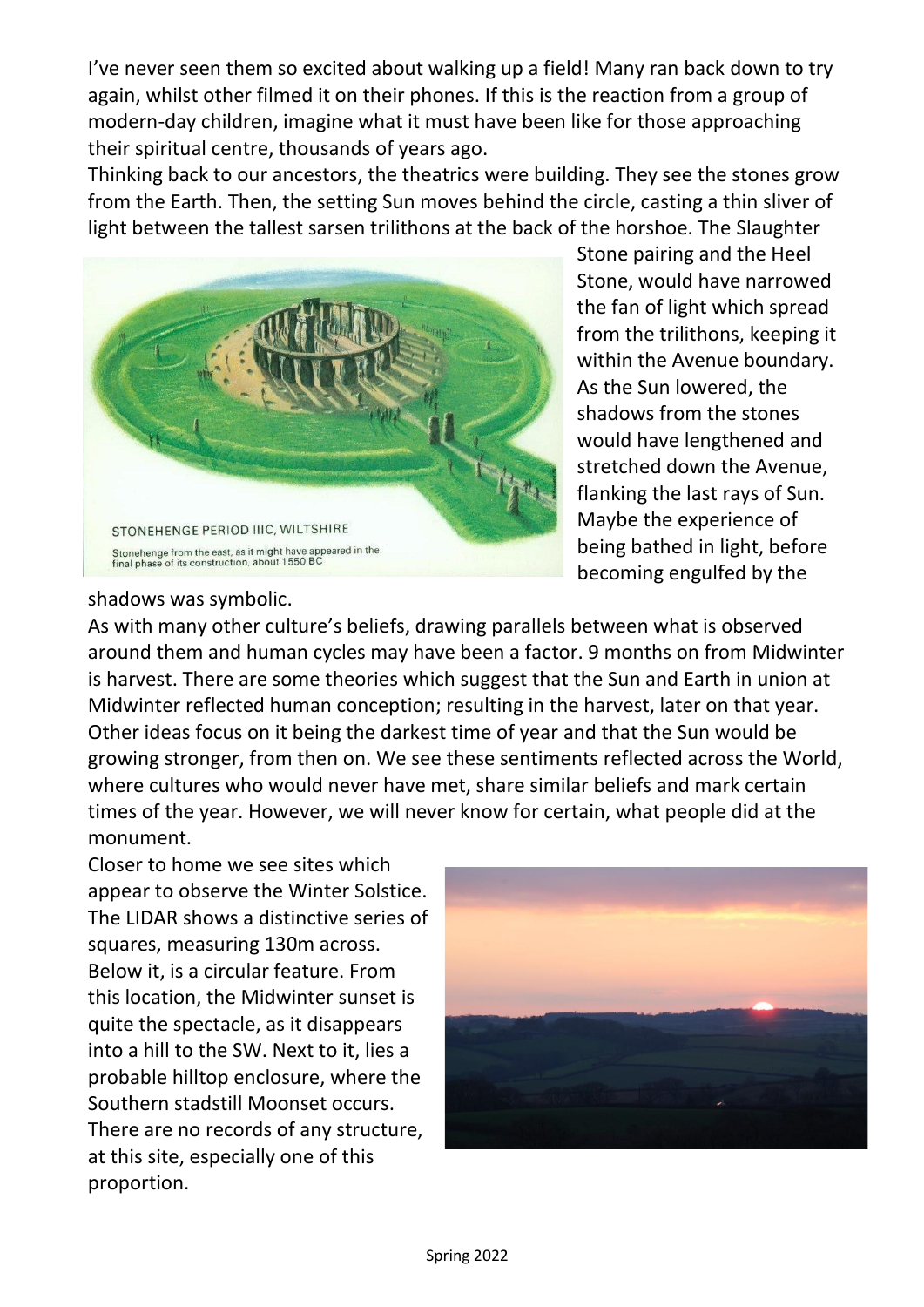





What may give us a clue, is a site of similar size and shape, uncovered in Yorkshire. This, after excavation, turned out to be an Iron Age shrine, with a Bronze Age circular enclosure directly to the South.

The shrine consisted of a square enclosure surrounded by a deep ditch, with a central area hidden from view by a palisade. In the centre was the remains of a child. It is not known in what period the child was buried there.

But what excited archaeologists the most, were the animal remains which were placed in the earth after the palisade was taken out. The butchered remains of cattle, as well as sheep and pork, were found at the nearby fort.

However, a deliberate decision was made only to deposit cow skulls and bones and the antlers of deer, a wild, hunted animal, at the shrine.

In the SW corner, archaeologists found forelegs, then three cow skulls, then another skull and a deer antler. In other areas skulls were placed in pairs.

The fact that the bones were deposited in a specific area, where the Midwinter sun sets, shows that there may be a link. Could this site, in Devon, be another example of a shrine?